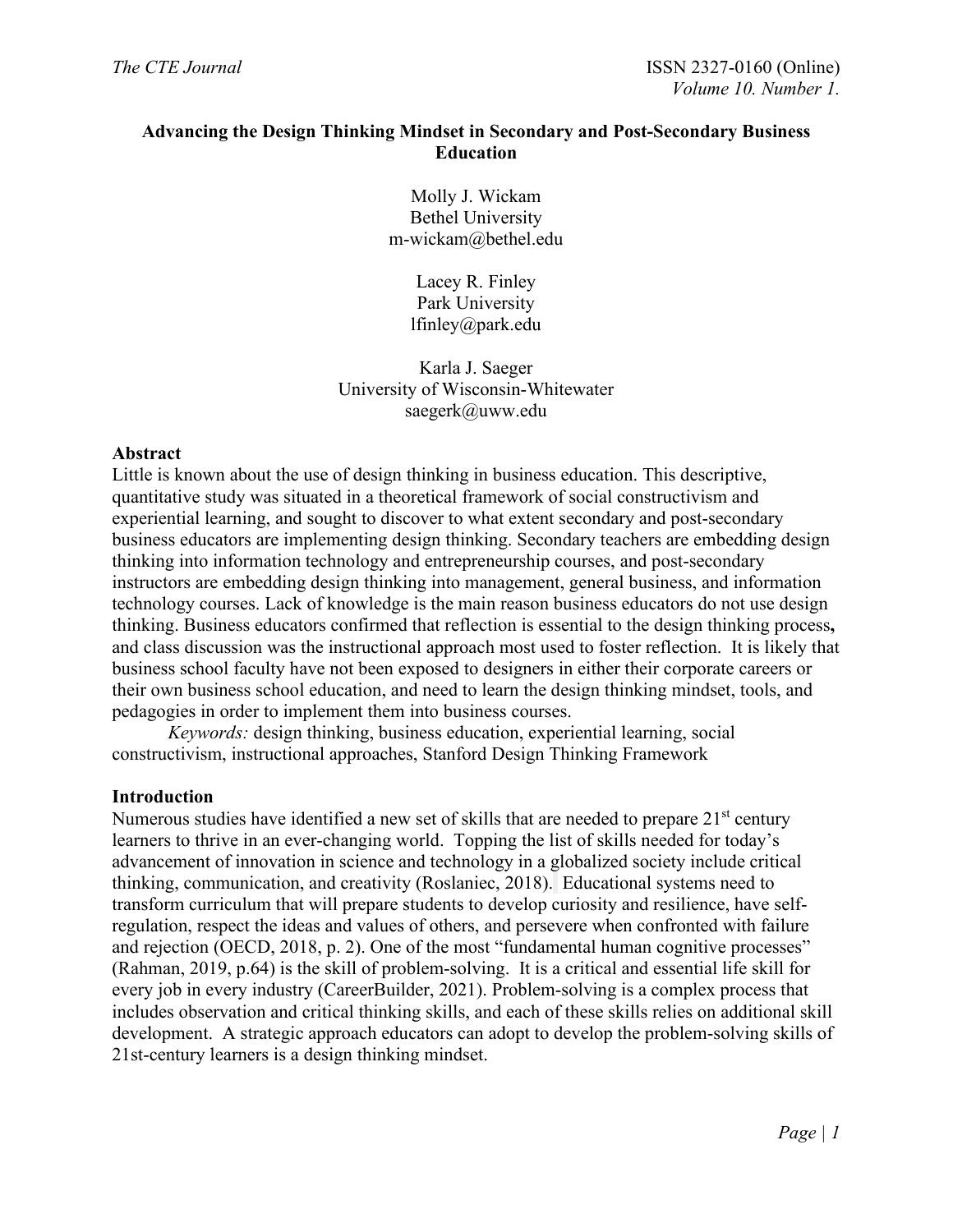Design thinking is a human-centered approach that draws on students to engage in innovative and creative problem-solving. Efeoglu et al. (2013) defined design thinking as "a humancentered problem solving method that mostly leads to radical innovative solution in terms of the feasibility, desirability and viability of products or services" (p. 241). Brown (2008) considers innovation to be the core of design thinking. Gibbons (2016) asserted that a design thinking approach to problem-solving may lead to innovation and a competitive advantage.

# **Review of the Literature**

### **Design Thinking in Secondary and Post-Secondary Education**

The traditional approaches to teaching problem-solving to students at the K-12 level seem to be ineffective in developing the 21st-century skills of creativity and innovation (Luka, 2014). At the middle level, research findings indicated when design thinking was used, students were able to utilize their imagination, develop creative confidence, and develop a prototyping mindset (M. Carroll, 2014; Carrol et al., 2010). Design thinking was also found to elevate students' choice and voice (Durkin, 2021). In contrast, Panke (2019) concluded that it is possible for students to experience potential negative outcomes such as anxiety, frustration, and a lack of confidence in their creativity.

Many secondary schools are also faced with the challenges of effectively developing entrepreneurship, creativity, and innovation under the current educational system (Androutsos  $\&$ Brinia, 2019). The findings of recent studies indicated that design thinking has a positive impact on the learning of secondary students. Aflatoony et al. (2018) was focused on evaluating design thinking skills of secondary students and found that problem-solving, human-centeredness, and collaboration skills all increased. Hennessey and Mueller (2020) investigated how educators perceive design thinking integrating into their classrooms and found that educators had a positive attitude towards the design thinking framework.

At the post-secondary level, design thinking is wide-spread in many academic disciplines such as the Science, Technology, Engineering & Mathematics (STEM) strand (Mentzer et al., 2015); engineering (Plattner et al., 2011), medical education (Gottlieb et al., 2017), and art education (Watson, 2015). However, design thinking has evolved into a "pedagogical phenomenon…due to its widespread relevance across many disciplines" (Beligatamulla et al., 2019, p. 91) and is now also used in disciplines like computer science and software engineering (Sohaib et al., 2019; Valentim et al., 2017), software development (Parizi et al., 2022), and information technology education (Henriksen et al., 2017; Lin et al., 2020; Su & Xu, 2020). In information technology education design thinking has been credited with developing 21st century skills, especially creativity (Henriksen et al., 2017).

Business education has been slow to adopt design thinking, even though Dunne and Martin (2006) explained the need for it, saying, "today's business people don't need to understand designers better, they need to become designers" (p. 513). While Matthews and Wrigley (2017) found that design thinking was growing in higher education, Pande and Bharathi (2020) found a lack of published studies connecting design thinking to management education. The Rotman School of Management at the University of Toronto, Canada, integrates design thinking into business education because they believed their business students were not equipped with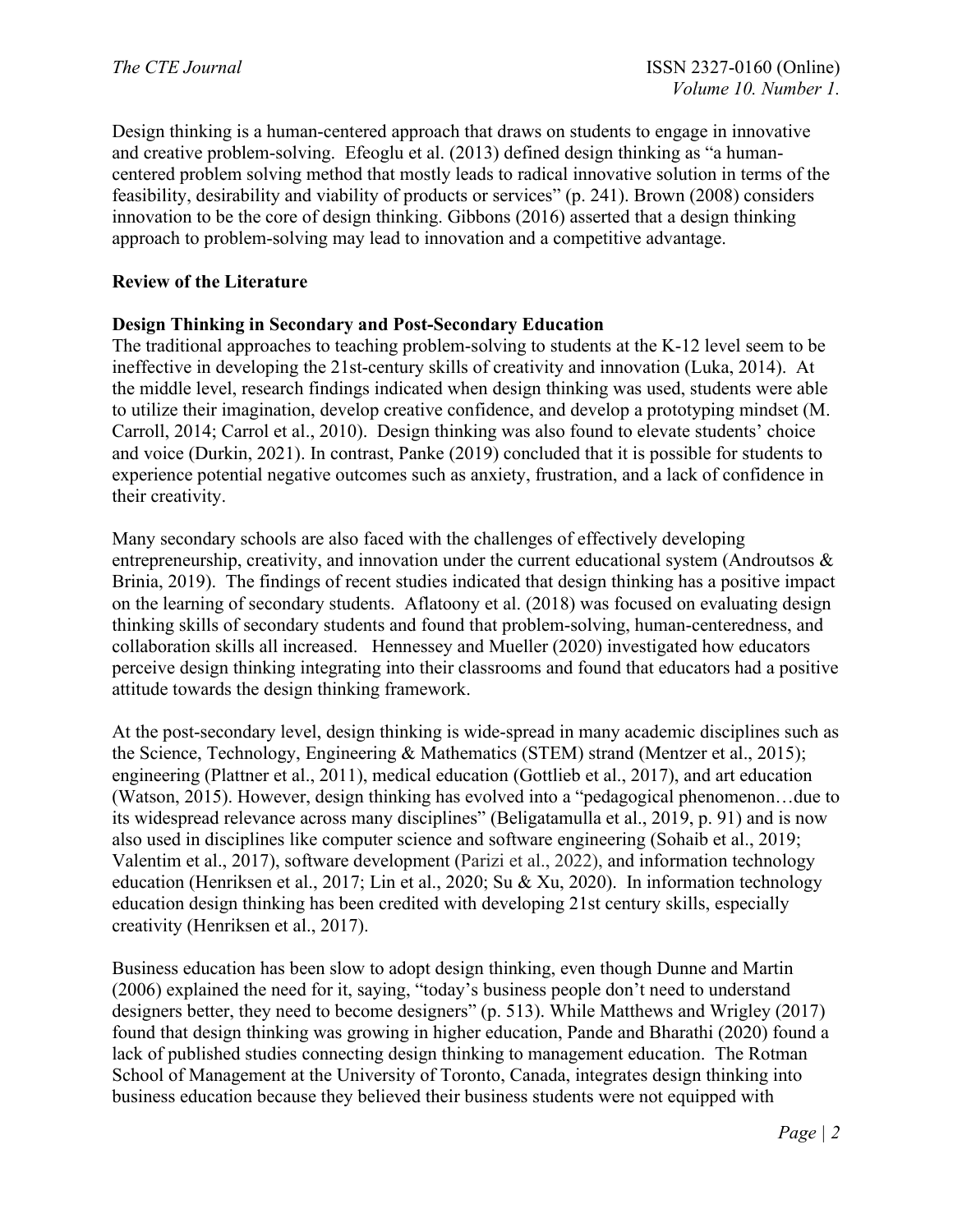problem-solving skills (Çeviker-Çınar et al., 2017; Matthews & Wrigley, 2017). Although one of the newer business sub-disciplines, entrepreneurship education has been on the forefront of implementing design thinking into business education. The Lean Startup movement (Ries, 2011), a method to develop startups and inspired by Toyota's lean manufacturing processes, is credited with expanding principles of design thinking into the world of entrepreneurs.

#### **Design Thinking Models**

While there are many variations of design thinking models (Parizi et al., 2022; Watson, 2015) one of the most well-known design thinking models for problem-solving is the Stanford Design Thinking Framework, and this was used to conceptualize the present research study. The Stanford Design Thinking Framework is a research-based methodology for creative problemsolving and is used by Fortune 500 companies such as Apple, Google, Samsung, and General Electric as a viable problem-solving model (Dam & Siang, 2020). Tu et al. (2018) conducted a study using the Stanford Design Thinking Framework to determine the effectiveness of this model. The findings indicated this framework, implemented as a creativity teaching strategy, has the potential to promote student participation, improve teaching, support student learning, and deepen discussion skills.

A review of existing literature was conducted to learn the instructional approaches and resources used in each stage of design thinking. The five stages that define the Stanford Design Thinking Framework are Empathize, Define, Ideate, Prototype, and Test. The key to the Empathize stage is that it begins with people and requires connecting with the needs of the end user. This approach focuses on understanding a problem from a new perspective, which can aid in empathizing with the people affected by the problem (Gallagher & Thordarson, 2020). Potential tools to accomplish the first stage could include empathy maps, artifacts from interviews, and personas. "The most powerful means for students to develop empathy is through direct, in person, observation and interviews of the target population in the context of their lives or work" (Glen, et al., 2015, p. 186).

In the Define stage of design thinking, the insights of the information collected in the empathy stage are analyzed to provide clarity and focus to the problem. Approaches used in this stage could include affinity mapping or story and journey mapping. Ultimately this stage leads to a point of view statement that guides the remaining stages of this design thinking model (Gallagher & Thordarson, 2020). In the Ideation stage, brainstorming is performed to generate ideas. To facilitate this stage, activities like wacky introductions, 30 circles, two buckets, and crazy 8's, can be used to generate ideas (Gallagher & Thordarson, 2020). Based on the results of the Ideate stage, the design thinking model moves into the fourth stage, Prototype.

The Prototype stage moves ideas into action and is often one of the most challenging primarily because an idea might or might not work as defined in the ideate stage (Gallagher & Thordarson, 2020). Prototyping in design thinking should be "as fast and cheap as possible" (Glen, et al., 2015, p. 182) as its purpose is to create representations of ideas in order to learn and get feedback from customers on them (Glen et al., 2015). When a prototype fails, which is encouraged, it then requires a visit back to the ideate stage to generate new ideas. Examples of prototypes could include brochures, storyboards, diagrams, models, roleplay, or anything that encourages users to interact and give feedback (Del Pino Galvan, 2012). Prototypes are encouraged to be relevant,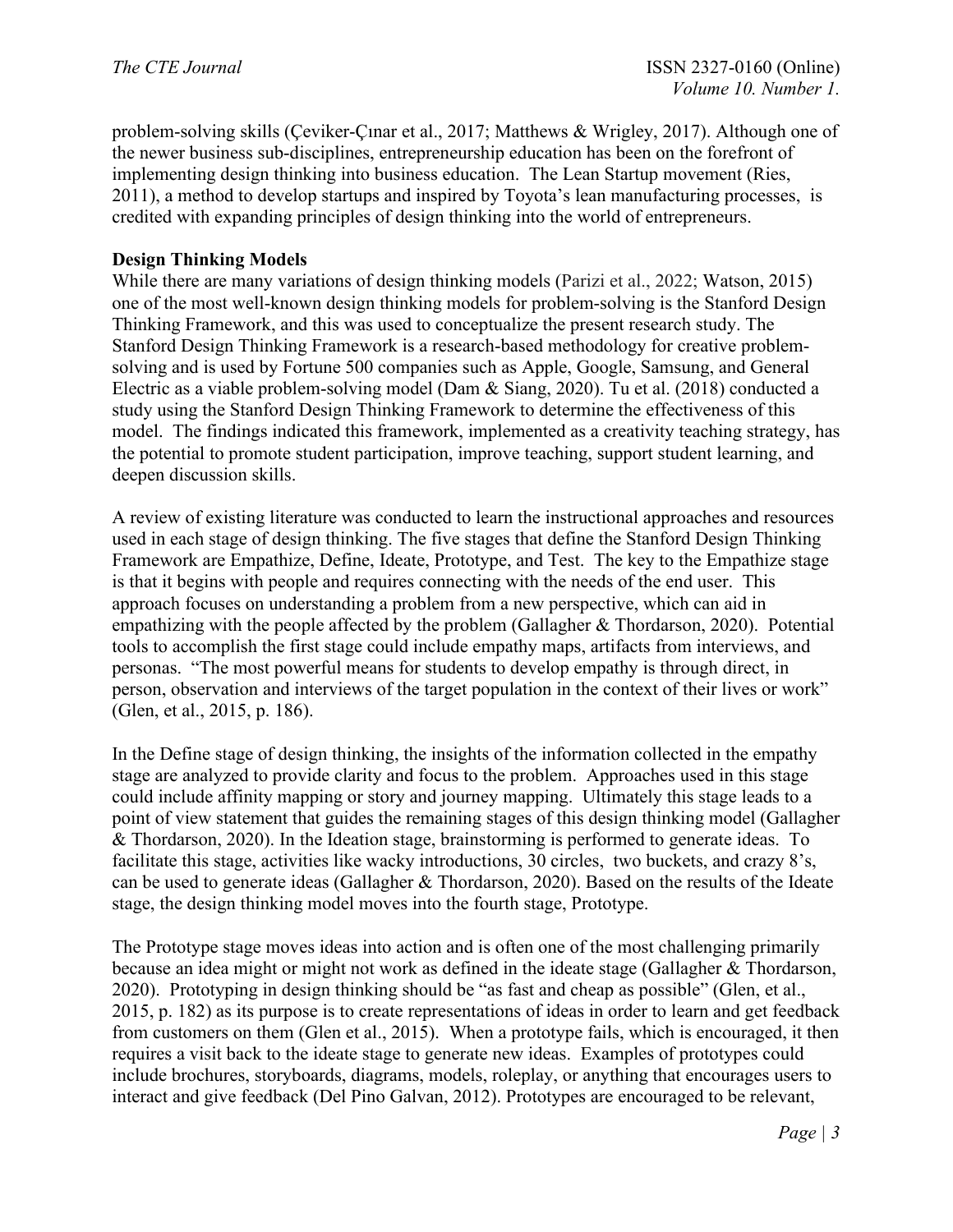tangible, and developed in rough draft form (Gallagher & Thordarson, 2020). Demonstrating a prototype of a new or improved product, service or process by creating a video or a slide presentation also works, as the concept of "show don't tell" (Doorley, et al., 2018, p. 56) is a critical way of letting users experience the prototype.

The final stage of the Stanford Design Thinking Framework is Test. In this phase, the users provide feedback on how well the prototype addresses the problem. The test stage is critical, offering the feedback needed to determine if the problem has been solved for the end-user and if so, the process moves into implementation. If the test phase indicates the problem has not been solved, it is necessary to return to any of the design thinking stages. The design thinking process is not linear. As often as necessary the prototype, test, feedback stages can be repeated until a solution is implemented.

### **Theoretical Framework**

This study is situated in a broad theoretical framework of experiential learning, social constructivist learning theory, and reflection. Dewey's (1933) ideas about learning laid the foundation for integrating experiences into curriculum. Dewey believed that learning came through experience, that experiences build on each other, that learning is situational, and teachers are responsible for creating the learning experiences for their students. Dewey advocated for learning through real-world problem-solving approaches. Kolb's (1984) experiential learning model builds on Dewey's ideas and is a conceptual model that describes learning as "the process whereby knowledge is created through the transformation of experience" (p. 26). The experiential learning cycle is based on Kolb's ideas that learning is a process, ideas are continually reimagined through experiences, learning involves both people and the environment they are in, and the process of learning happens through experiences and reflection on those experiences.

# **Constructivism**

The dominant modern educational approach to designing instruction is based on the theory of constructivism (Bruner, 1966; Dewey, 1929; Piaget, 1952; Vygotsky, 1978), and constructivism informs experiential learning theory. Constructivism states that individuals construct new knowledge from their experiences by interacting with other people and the environment (Fosnot, 1996; Gagnon & Collay, 2001; Grennon-Brooks & Brooks, 1999). In contrast to behaviorism (Skinner, 1938), where the instructor is the expert in the classroom and repetition is the desired way to learn, constructivism focuses on constructing meaning, not memorizing facts. Instruction becomes student-centered instead of teacher-centered, and instructors are responsible for organizing learning activities for students. Instructors who use constructivism to teach pose problems that are relevant to students' lives or professions, allow learners to work together to solve problems, help build on prior knowledge, create authentic, real-world and hands-on learning experiences, and have students reflect on their learning (Grennon-Brooks & Brooks, 1999).

Specific to management education, Pande and Bharathi (2020) mapped constructivism learning theory with design thinking using the activities of a design thinking workshop in an information technology business management program at a business school in India. The authors found close linkages between constructivist tenets and activities performed in design thinking; for example,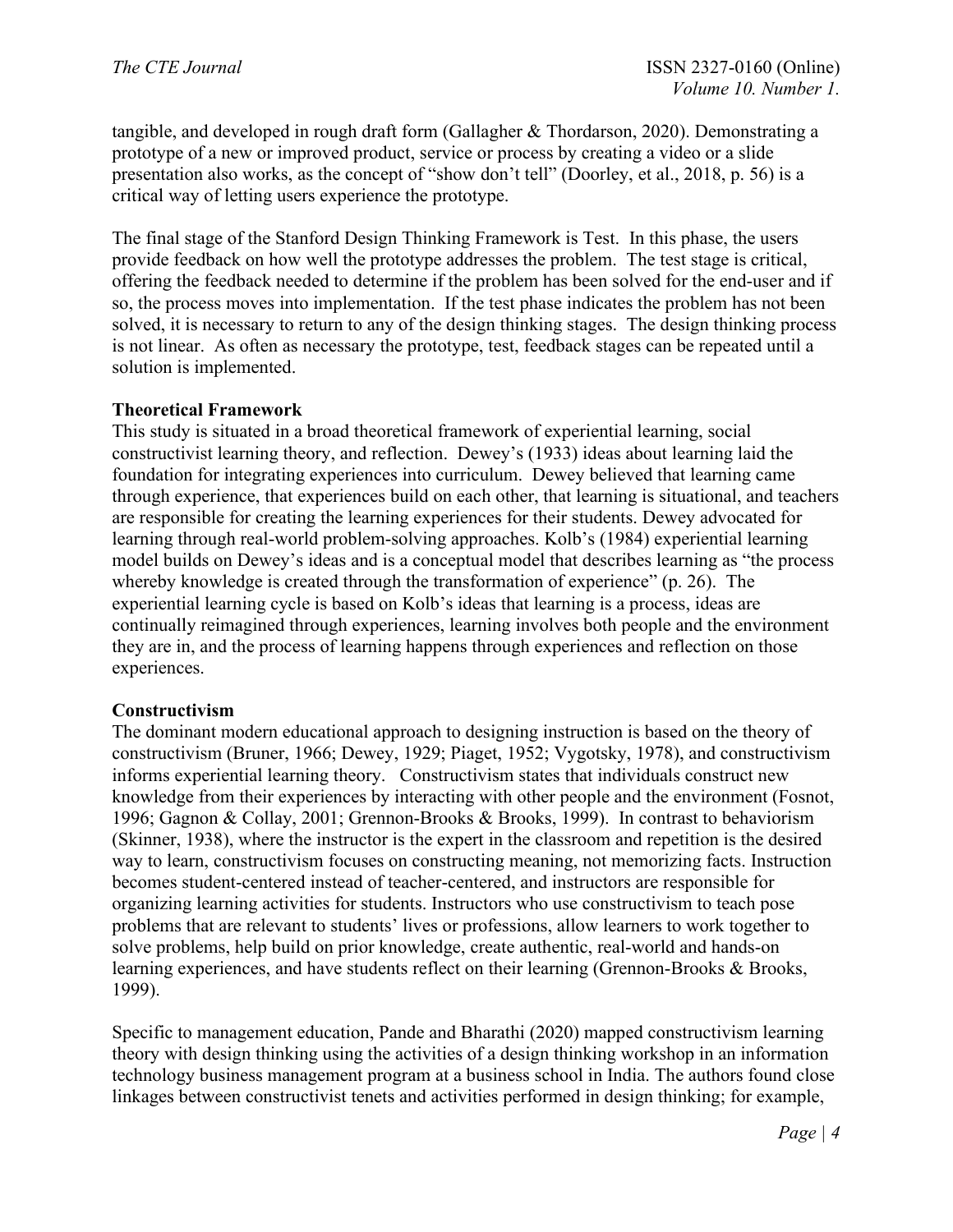creating new knowledge (Vygotsky, 1978) was performed through the prototyping phase, and experiential learning (Kolb, 1984) was performed through the testing phase.

# **Reflection**

A critical element of experiential learning theory and social constructivism is reflection, which is "intentional consideration of an experience in light of particular learning objectives" (Hatcher  $\&$ Bringle, 1997, p. 153). Research has shown that reflection is a proven method for helping to increase depth of understanding in an experiential course (Ions & Sutcliffe, 2020; Lang & McNaught, 2013; Maurer et al., 2021; Perusso et al., 2019; Robertson et al., 2021). Dewey (1933) defined reflection as, "active, persistent and careful consideration of any belief or supposed form of knowledge in the light of the grounds that support it, and the further conclusions to which it tends" (p. 118). Reflection is a metacognitive skill, and this skill requires students to think about how they think, creating self-directed learners and building critical thinking skills (Krathwohl, 2002; Martinez, 2006).

### **Purpose of the Study**

Although design thinking has been researched and integrated into many academic disciplines, much less is known about the use of design thinking in business education. The purpose of the study was to understand more about the use of design thinking in American secondary and postsecondary business education. Two research questions grew out of existing literature: To what extent are business educators implementing design thinking in their courses? What instructional techniques and/or approaches are being used to teach design thinking?

There are several audiences for which the findings from this study are useful. Business educators will be able to see how and why other business educators in the United States are using, or not using, design thinking. They will also learn which instructional approaches are being used during each mode of design thinking. Administrators will learn how and why to support their teaching staffs' use of design thinking. Employers will learn how design thinking is being implemented in secondary and post-secondary business courses, and which business subdisciplines are most likely to use design thinking.

### **Research Design and Methodology**

This section describes the research design and methodology, sample, instrument, and data collection and analyzation procedures. The research design for this study was a nonexperimental, descriptive study, and the methodology was quantitative using survey research. Institutional Review Board (IRB) approval was obtained from all three of the researchers' universities.

The sample was all business educators in United States' secondary and post-secondary business programs. The sampling frame was current members of the National Association of Business Education as of July 2021. The sample size was 1,694 and 149 people responded, for a 9% response rate. Participants were sought by emailing the NBEA membership a short cover letter and link to the survey in August 2021, followed by one reminder email three weeks later. Participants were asked not to take the survey a second time if they had already taken it. The instrument was pretested with five secondary and post-secondary business educators who were not members of NBEA, and these participants were asked to confirm question clarity and the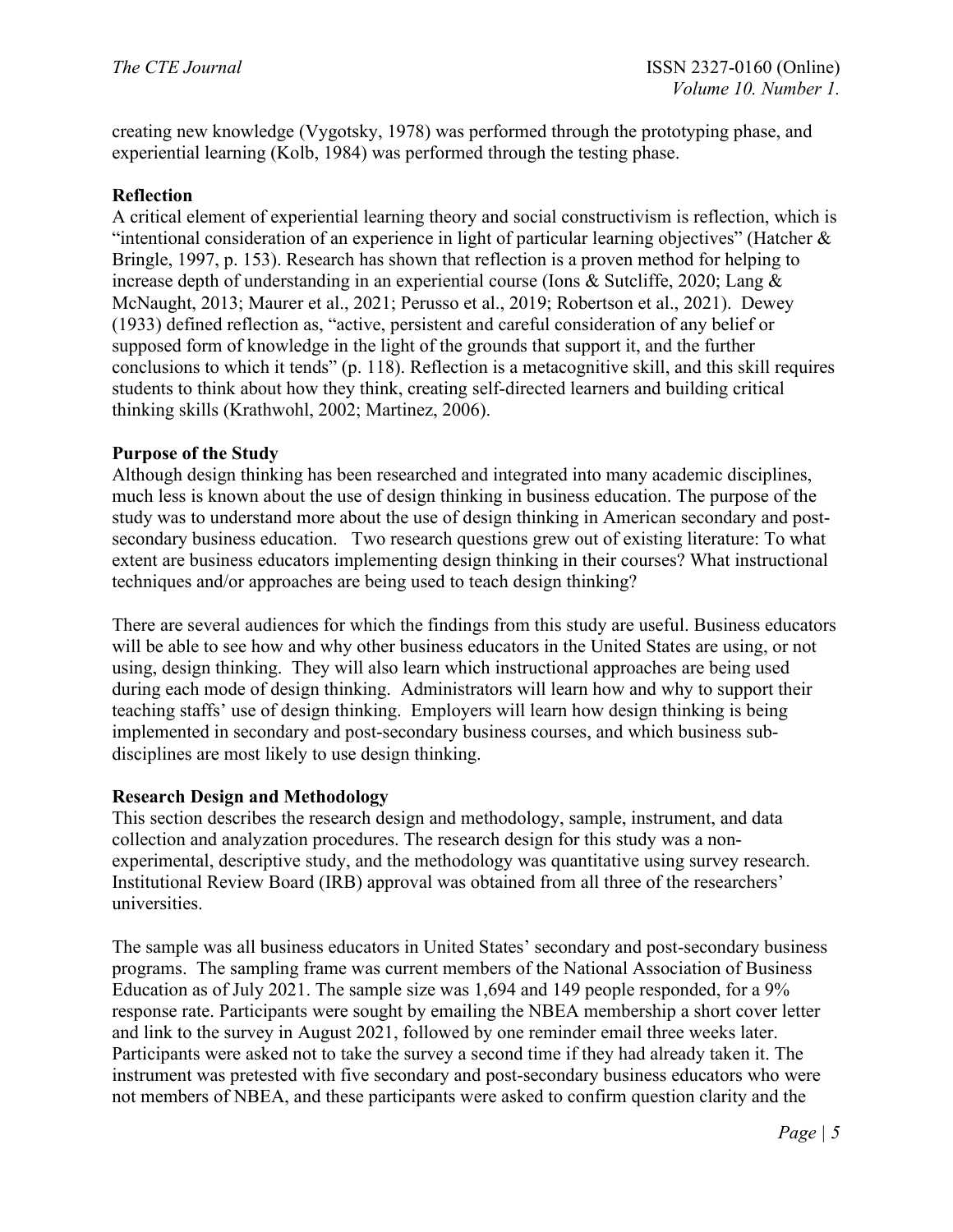amount of time it took to complete the survey. Feedback from the pre-test respondents was used to make changes to the survey.

The Qualtrics electronic survey tool was used to collect data, and both Qualtrics and Microsoft Excel were used to analyze the data. The purpose of both research questions was descriptive, meaning it asked *what* or *which* questions (Gall, Gall & Borg, 2007), so the statistical analysis followed those statistics appropriate for a descriptive research design. In a descriptive study, variables are defined and measured. For the scaled questions, a Likert scale with a scale of 1-5 was used with 1=strongly agree, 2=agree, 3=neither agree or disagree, 4=disagree, and 5=strongly disagree. Cronbach's (1951) alpha was calculated for the scaled questions and was found to be 0.92, which is an excellent internal consistency for descriptive survey research. Descriptive statistics including means, frequency distributions and percentages were developed from the data.

### **Discussion**

### **Results**

Results were analyzed for each research question. The first question asked: To what extent are business educators implementing design thinking in their courses?

Business educators at all grade levels were asked whether they used design thinking in at least one business and/or marketing course. At the secondary level, there were 94 respondents and 67% used design thinking in at least one course, and at the post-secondary level, there were 55 respondents and 58% used design thinking in at least one course. Of the four levels of postsecondary educators sampled, a majority of educators of bachelor's degrees (68.4%), and master's degrees (66.7%), use design thinking, while design thinking is being used by fewer educators of associates degrees (50%), and trade/vocational educators (46.2%).

The sample was also asked why they do not use design thinking in their business and/or marketing courses and the overwhelming majority (61%) for both secondary and postsecondary business educators was that they have a lack of knowledge about design thinking (see Figure 1). Fewer educators responded that they had a lack of time, lack of administrator support, lack of resources, or that it is not a priority.

# **Figure 1**

# *Main Reason to Not Use Design Thinking*

| Reasons                                 | Secondary |               | Post-Secondary |               |
|-----------------------------------------|-----------|---------------|----------------|---------------|
|                                         | n         | $\frac{0}{0}$ | n              | $\frac{0}{0}$ |
| Lack of knowledge about design thinking | 19        | 61%           | 14             | 61%           |
| Lack of time to develop curriculum      |           | $16\%$        |                | 13%           |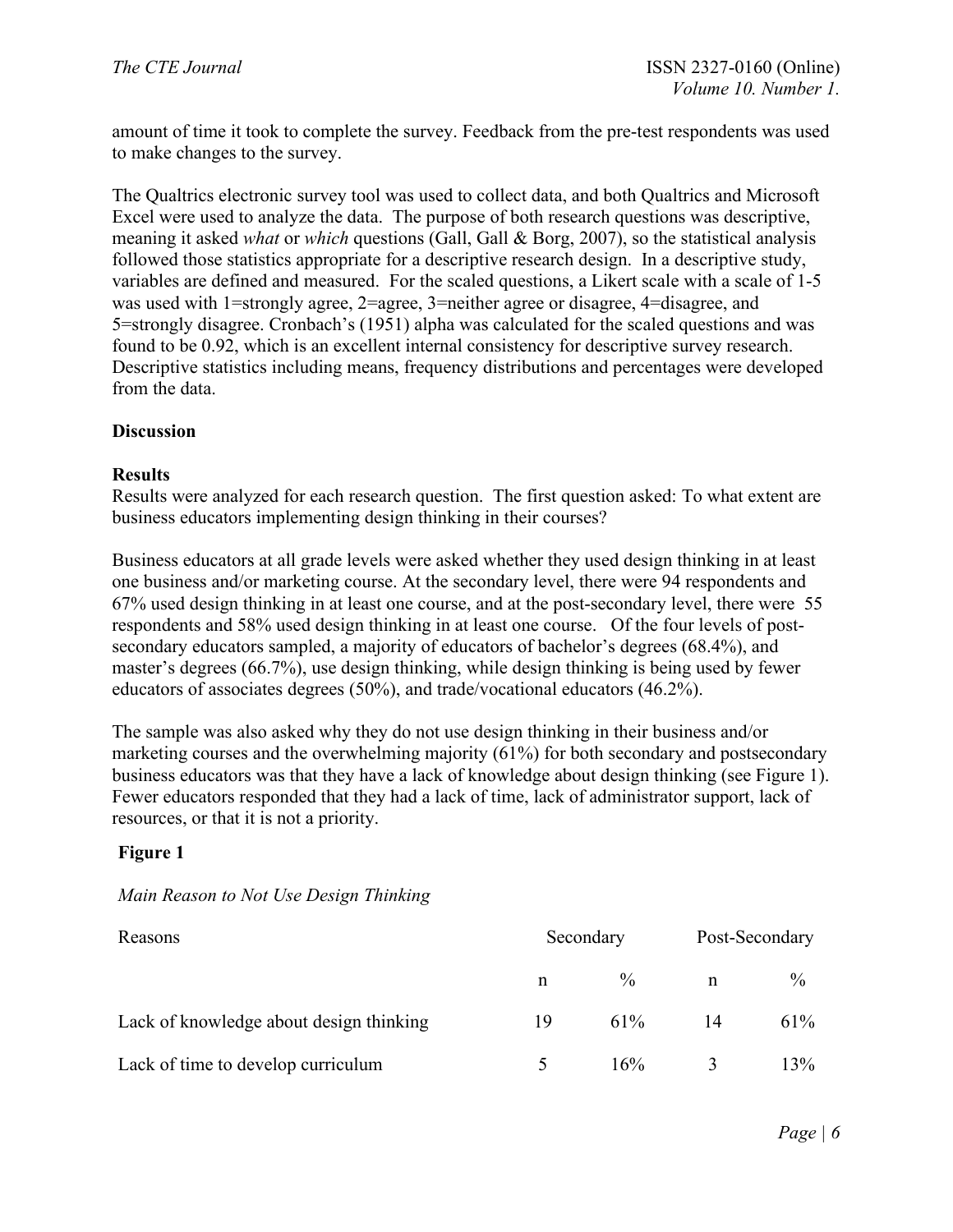| Lack of administrator support           | 6%    |   | 4%    |
|-----------------------------------------|-------|---|-------|
| Lack of resources about design thinking | $6\%$ |   | $0\%$ |
| Other                                   | $6\%$ | 3 | 13%   |
| It is not a priority for me             | $3\%$ |   | 9%    |

The sample of business educators was asked in which sub-disciplines they teach design thinking (see Figure 2 and Figure 3). At the secondary level, the top two sub-disciplines where design thinking was used was information technology (27%) and entrepreneurship (25%). At the postsecondary level, the top sub-discipline was management (20%), followed by a tie between general business (13%) and information technology (13%).

# **Figure 2**

| <b>Course Category</b>            | <b>Uses Design Thinking</b> |               |  |
|-----------------------------------|-----------------------------|---------------|--|
|                                   | $\mathbf n$                 | $\frac{0}{0}$ |  |
| <b>Information Technology</b>     | 30                          | 27%           |  |
| Entrepreneurship                  | 27                          | 25%           |  |
| Marketing                         | 18                          | 16%           |  |
| <b>General Business</b>           | 17                          | 15%           |  |
| <b>Personal Finance</b>           | 6                           | 5%            |  |
| Other                             | 5                           | 5%            |  |
| Management                        | 3                           | 3%            |  |
| Accounting                        | $\overline{2}$              | $2\%$         |  |
| <b>Business Communication</b>     | 1                           | $1\%$         |  |
| <b>Career Development</b>         | $\mathbf{1}$                | $1\%$         |  |
| <b>Business Teacher Education</b> | $\overline{0}$              | 0%            |  |

*Secondary Courses Using Design Thinking*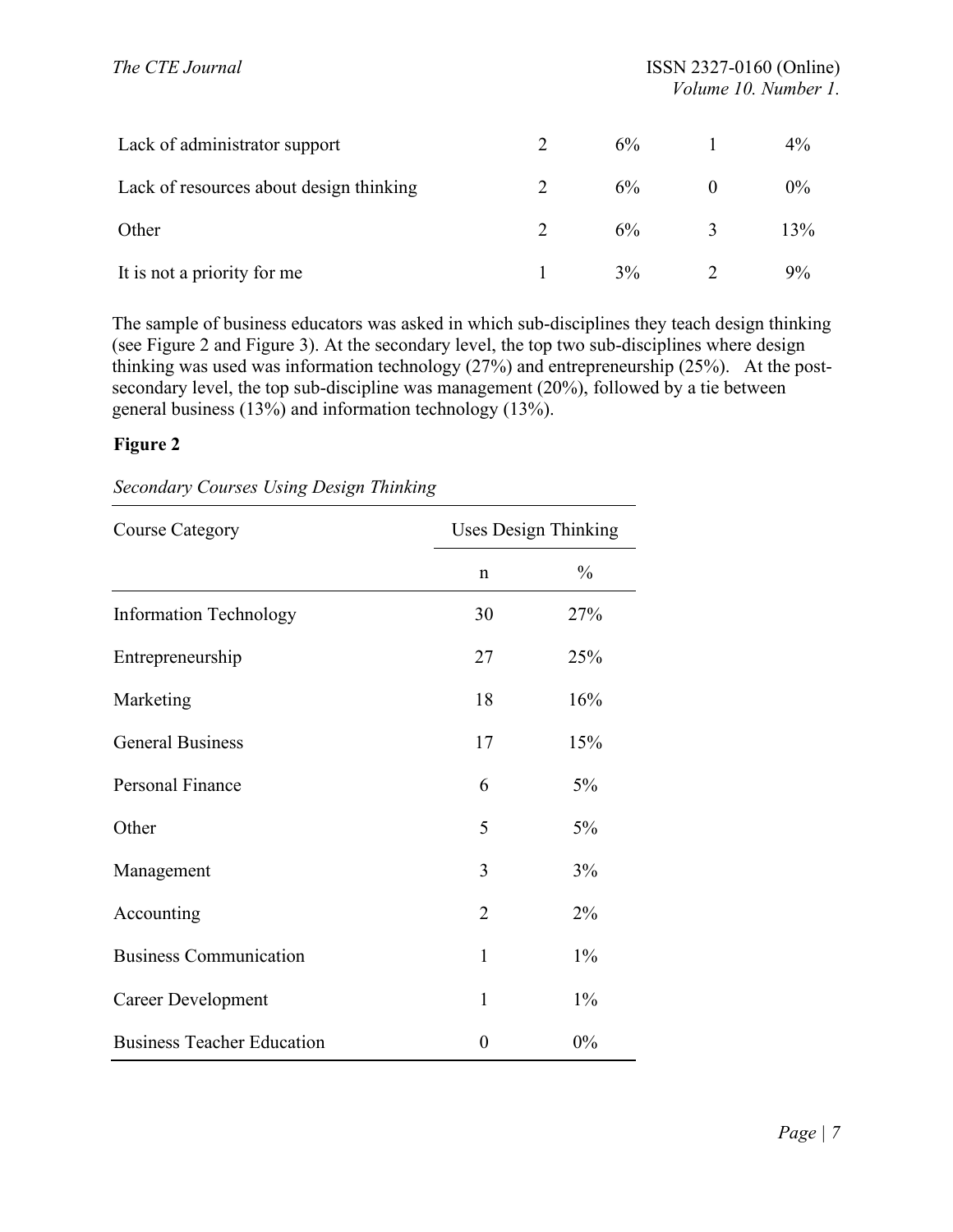# **Figure 3**

# *Post-secondary Courses Using Design Thinking*

| <b>Course Category</b>            |                | <b>Uses Design Thinking</b> |  |  |
|-----------------------------------|----------------|-----------------------------|--|--|
|                                   | $\mathbf n$    | $\frac{0}{0}$               |  |  |
| Management                        | 9              | 20%                         |  |  |
| <b>General Business</b>           | 6              | 13%                         |  |  |
| <b>Information Technology</b>     | 6              | 13%                         |  |  |
| <b>Business Teacher Education</b> | 5              | 11%                         |  |  |
| Other                             | 5              | 11%                         |  |  |
| <b>Business Communication</b>     | $\overline{4}$ | 9%                          |  |  |
| Entrepreneurship                  | 4              | 9%                          |  |  |
| Marketing                         | 3              | 7%                          |  |  |
| <b>Personal Finance</b>           | $\overline{2}$ | 4%                          |  |  |
| Accounting                        | 1              | 2%                          |  |  |
| <b>Career Development</b>         | 1              | 2%                          |  |  |

### **Instructional Approaches**

Results were analyzed for the second research question: What instructional techniques and/or approaches are being used by secondary and post-secondary business educators to teach design thinking? Given a list of instructional approaches from a review of the literature, the sample was asked which instructional approaches are being used at each stage of the design thinking process. Results are summarized for each stage of the Stanford Design Thinking Framework, which was the design thinking model upon which this study was designed.

The top instructional approach used to help students empathize was group discussions both at the secondary (18%) and post-secondary (21%) levels. For the define stage, forming a problem statement was the top instructional approach used by both secondary (52%) and post-secondary business educators (56%). For ideation, at both the secondary (13%) and post-secondary (12%) levels, brainstorming was the top instructional strategy used. However, there was a wide variety of ideation approaches used, such as group discussions (also used at the empathy stage) and storyboarding. Results for the prototyping stage were that at both the secondary (16%) and post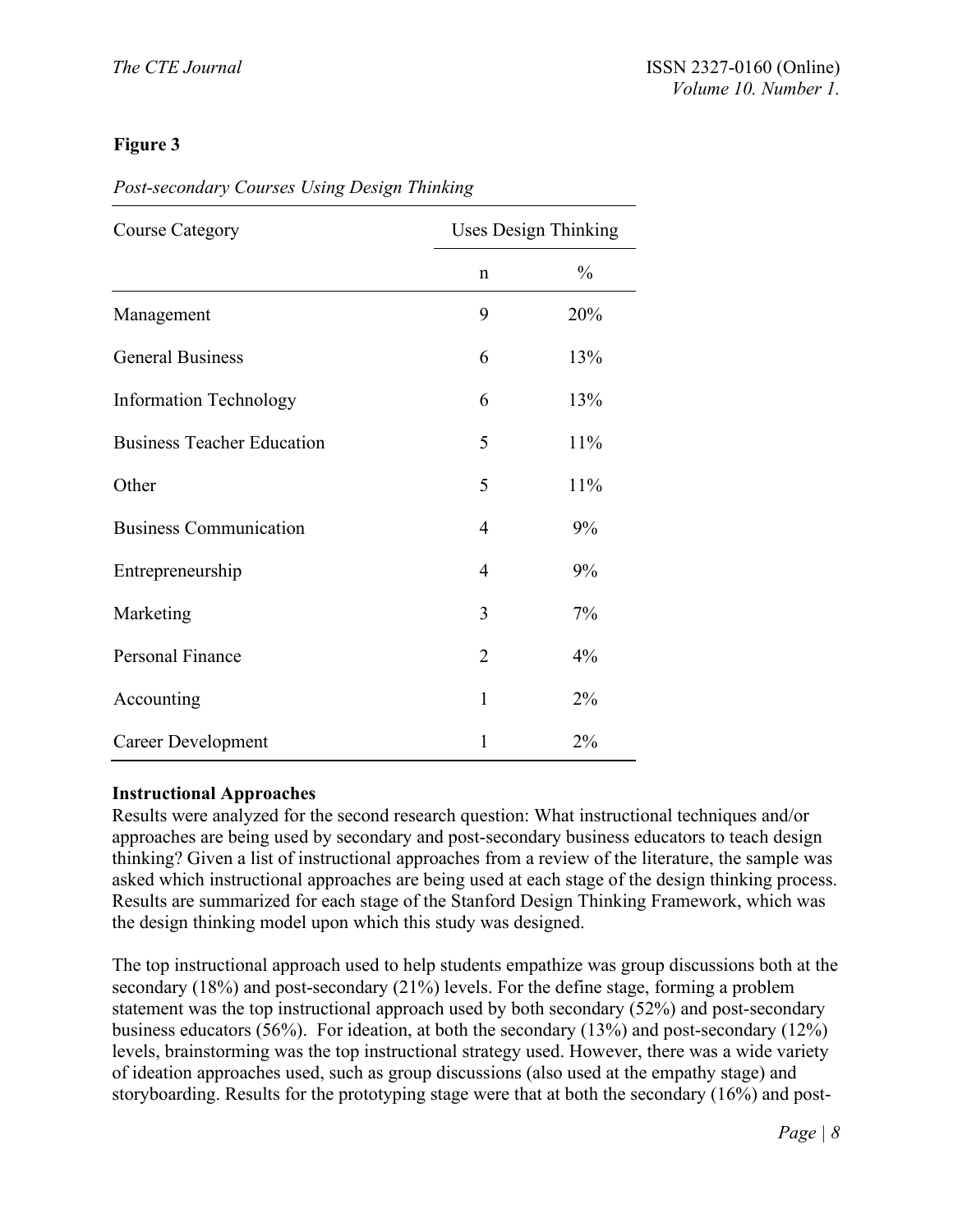secondary level (19%), demonstration (e.g. video or presentation) was the top instructional approach used during the prototype stage. Finally, making a presentation to the class was the top instructional approach used by both secondary (20%), and post-secondary (30%) business educators to test prototypes.

### **Reflection**

Although reflection is not one of the stages of the Stanford Design Thinking Framework, reflection is a design thinking stage in other design thinking models (Lawson, 2006). Because reflection is critical to experiential learning (Kolb, 1984; Schon, 1987), it was important to discover whether business educators believed reflection was an important component of design thinking. Educators at both the secondary (97%) and post-secondary (100%) overwhelmingly agreed that reflection is essential to the design thinking process. Respondents at both academic levels also reported that the top instructional approach used to help students reflect on their design thinking project was class discussions, with the secondary level using class discussion 42% of the time and the post-secondary level using class discussion 30% of the time.

# **Findings**

There are three findings that are based on the study's results. The first finding is that both secondary and postsecondary educators are using design thinking in a variety of business subdisciplines. Secondary educators are embedding design thinking into information technology and entrepreneurship courses, and post-secondary educators are embedding design thinking into management, general business, and information technology courses. There is some research showing that the sub-disciplines of management, business and entrepreneurship have implemented design thinking as a teaching strategy (Dunne & Martin, 2006; Mumford, et al., 2016; Schlenker & Chantelot, 2014). Entrepreneurship education has embraced design thinking as a way to encourage student focus on creativity, innovation, and problem-solving which are skills and mindsets applicable to entrepreneurs (Linton & Klinton, 2019). Zupan et al. (2014) found that design thinking is a successful methodology for teaching entrepreneurship and improving Millennial students' entrepreneurial skills.

The second finding is that although reflection is not one of the stages of the Stanford design thinking process, business educators confirm that reflection is essential to the design thinking process**.** Moreover, class discussion was the instructional approach most used to foster reflection. Research has shown that discussions are a useful method of facilitating student learning. For example, some research indicates that discussion improves students' critical thinking skills (Dallimore et al., 2008; Noblitt et al., 2010). Discussion builds oral communication skills. Brink and Costigan (2015) described oral communication as either listening, conversing, or presenting, and found that employers most valued listening, conversing, and presenting, respectively, while business schools most valued presenting, conversing, and listening, respectively.

Class discussions promote oral communication skills. Business and marketing employers place a high value on oral communication skills, and it is one of the most sought skills of business graduates. Yet, many employers believe new hires have inadequate oral communication skills (Alshare, 2011; Stevens, 2005). Employers acknowledge that oral communication skills such as team discussions and face-to-face communication are important and common ways to communicate (Grant, 2004) although in more recent years electronic communication skills such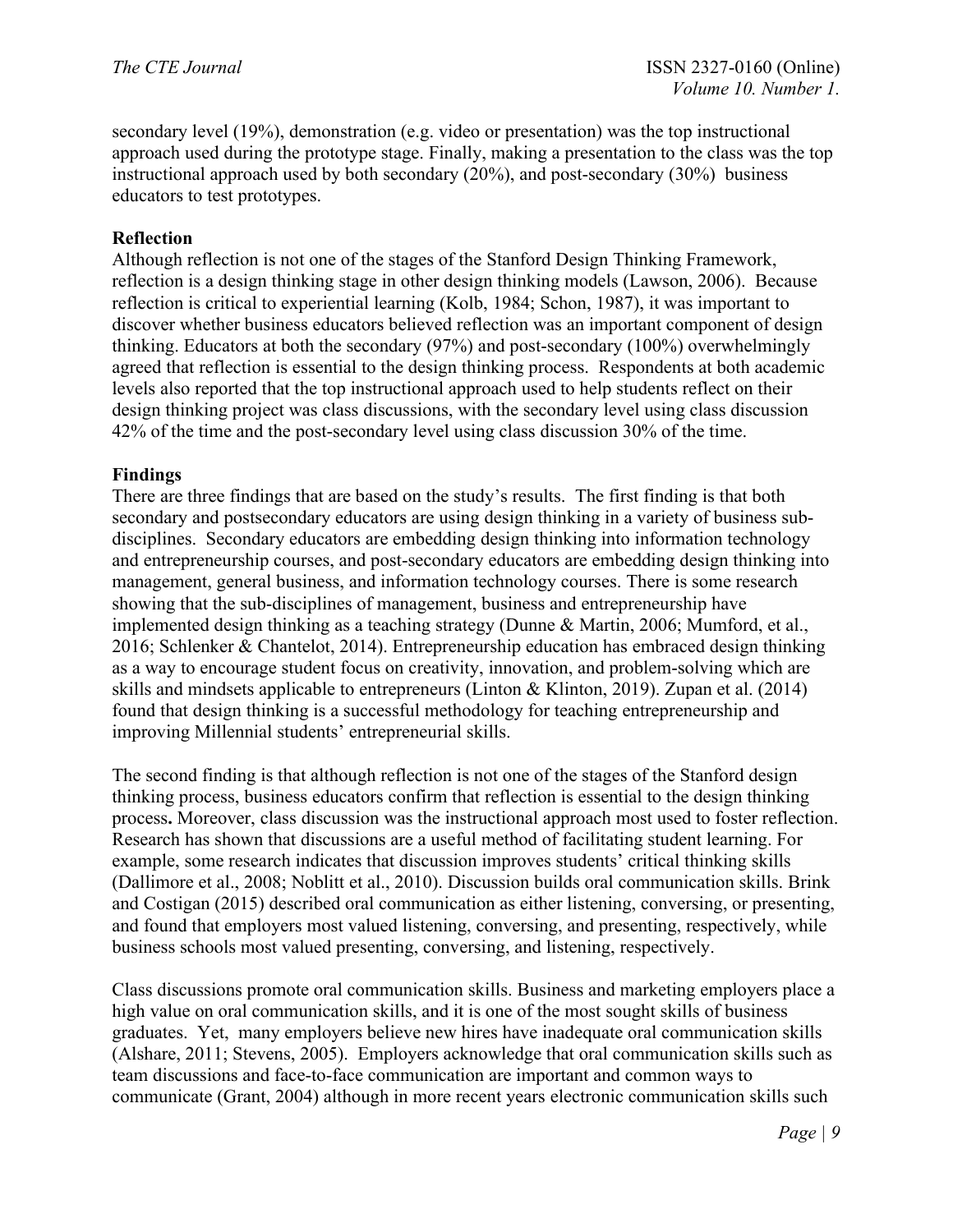as phone and email (Coffelt et al., 2016) have become more commonplace, and thus highly valued by employers. Coffelt et al. (2016) found that employers valued all oral communication skills, and perceived interpersonal communication skills such as asking questions and having difficult conversations to be more important than presenting, listening, and team/group communication skills.

The third finding is that lack of knowledge about design thinking is the main reason business educators do not use it. It is likely that business school faculty have not been exposed to designers in either their corporate careers or their own business school education, and need to learn the design thinking mindset, tools, and pedagogies in order to implement them into business courses. Sarooghi et al., (2019) suggested business faculty could co-teach with faculty from design schools, and attend design conferences that could increase their knowledge. Additionally, teachers at all levels may need help gaining confidence and expertise in facilitating effective design thinking experiences. Lor (2017) recommended teacher training and development to help them gain the confidence and expertise needed to facilitate effective design thinking experiences.

### **Conclusion and Future Directions**

Design thinking is a human-centered approach that draws on students to engage in innovative and creative problem-solving. Although design thinking has been researched in many academic disciplines, less is known about the use of design thinking in business education. Yet, a design thinking approach to problem-solving can promote innovation, differentiation, and a competitive advantage (Gibbons, 2016). Business and industry seek employees willing to help promote innovation and change (Wrigley & Straker, 2017). Although there have been calls for business people to have design skills (Dunne & Martin, 2006), and some sub-disciplines such as entrepreneurship have embraced design thinking, for the most part, business education has been slow to adopt design thinking.

The present study was situated in a theoretical framework of social constructivism and experiential learning and sought to discover to what extent secondary and post-secondary business educators are implementing design thinking in their courses, and the instructional techniques and/or approaches used. Findings showed that at the secondary, bachelor's degree, and master's degree levels, design thinking is widely used. Secondary educators are embedding design thinking into information technology and entrepreneurship courses, and post-secondary educators are embedding design thinking into management, general business, and information technology courses. Findings also showed that class discussion was the instructional approach most used to foster reflection, and business educators confirmed that reflection is an essential component in the design thinking processes they are teaching. This is helpful because oral communication skills, which can be fostered in class discussions, are valued by employers (Coffelt et al., 2016; Grant, 2004).

### **Limitations**

As with most research, there are limitations to the study. While educators were asked which instructional approaches they used at each stage of the design process, responses were based on the expert opinions of the educators. The effectiveness of the approaches was not examined, nor were students asked their opinions about the effectiveness of the instructional approaches.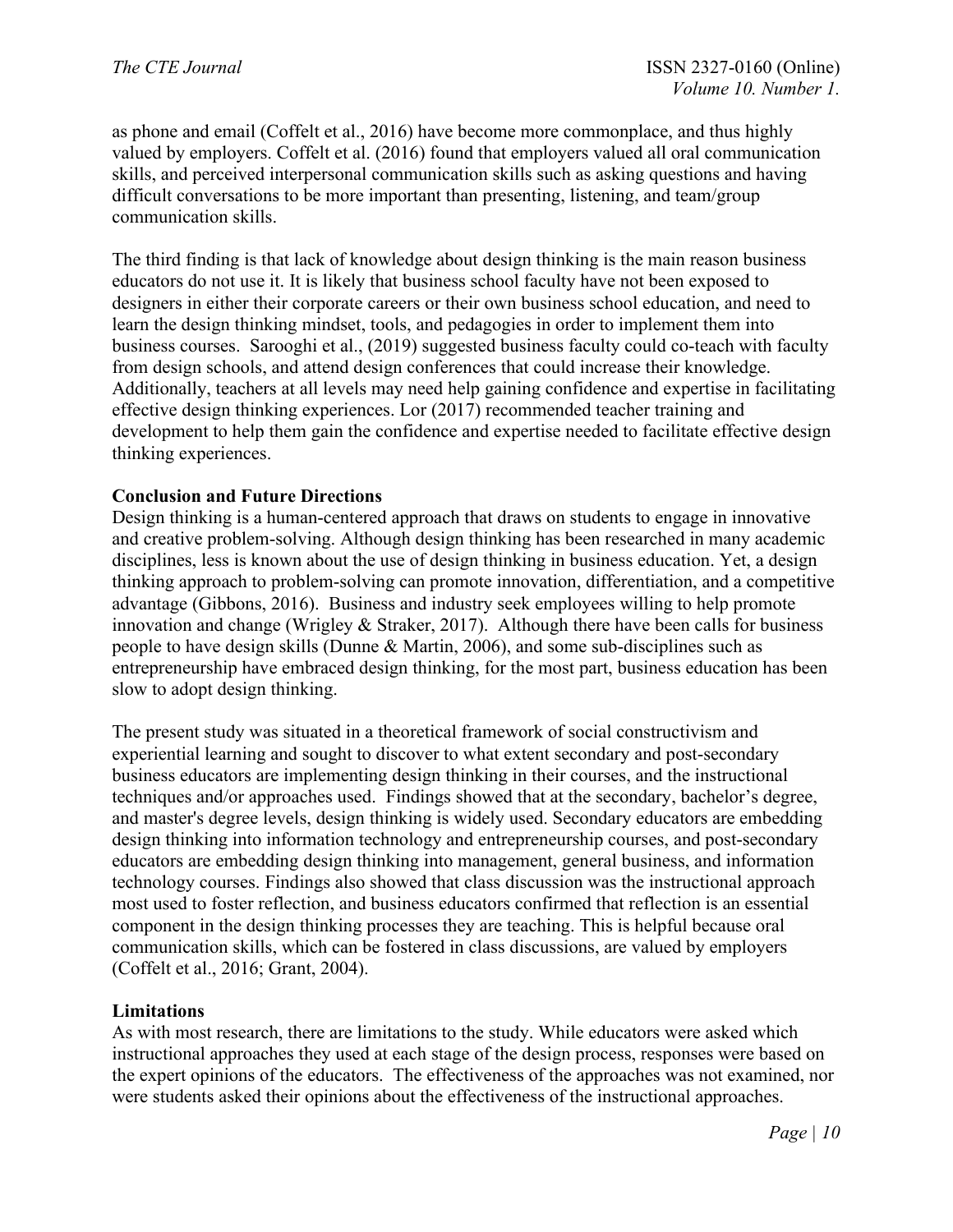Bruton (2010) recommended conducting research to discover how learning takes place when design thinking is used, and research of this kind would help business educators understand why using various instructional approaches furthers learning.

The present study did not ask respondents whether their courses were in person, online, or hybrid. Since data was collected in September-October 2021, most U.S. secondary and postsecondary schools had resumed in-person learning, but had come from a period of time in 2020 and 2021 when schools shifted between online learning and in-person learning. This shift in learning models could have affected the perceptions teachers had about design learning. Additionally, data was collected during the COVID-19 pandemic, and the study's low response rate may have been due to current time constraints of educators, so generalizability to a broader population is limited. Finally, the study was a comprehensive look at design thinking in business education from middle through graduate school. It did not seek to compare secondary and postsecondary business education but instead, find out more about both of them.

### **Future Directions**

Limitations present opportunities for future research. Research on using design thinking in online environments exists (Lloyd, 2013) but is very limited. Future research about how design thinking is effectively implemented in online and hybrid learning environments would be helpful to both the secondary and post-secondary levels of business education. Further research should also be conducted that studies whether design thinking should be applied differently to students at different academic levels.

Business education emphasizes preparing people with the knowledge, skills and aptitudes needed for college and career (Chamorro & Frankiewicz, 2019; Lynch, 2000). While the present study helps secondary business educators understand the instructional approaches educators are using to implement design thinking, it did not focus on whether design thinking prepares students for business careers. There is some evidence that corporations such as Apple, Google, and Microsoft are practicing design thinking in venues like department meetings, boot camps, and employee meetings (Mickahail, 2015) and there is also some evidence that corporations such as GM are using design thinking as a problem-solving tool (Beckman, 2017; Liedtka, 2014). While Dunne and Martin (2006) believes the business world wants managers to be designers, more needs to be understood about whether design thinking is an important skill desired by employers who hire business graduates, which industries most desire design thinking, and which jobs require knowledge of or experience with design thinking.

### **References**

- Aflatoony, L., Wakkary, R., & Neustaedter, C. (2018). Becoming a design thinker: Assessing the learning process of students in a secondary level design thinking course. *The International Journal of Art & Design Education*, *37*(3), 438–453. https://doi.org/10.1111/jade.12139
- Alshare, K. A., Lane, P. L., Miller, D. (2011). Business communication skills in information systems (IS) Curricula: perspectives of IS educators and students. *Journal of Education for Business, 85*, 186-194.
- Androutsos, A., & Brinia, V. (2019). Developing and piloting a pedagogy for teaching innovation, collaboration, and co-creation in secondary education based on design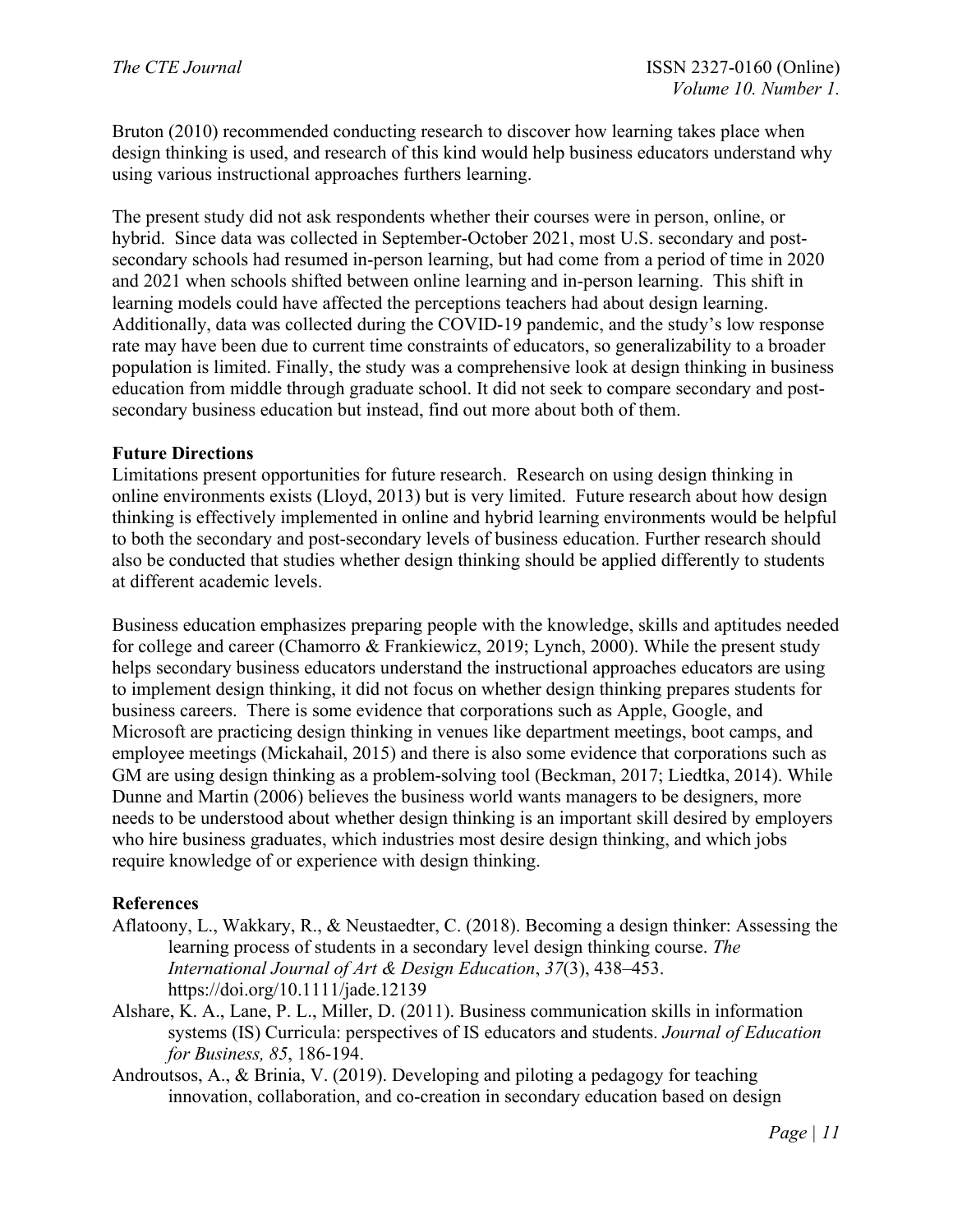thinking, digital transformation, and entrepreneurship. *Education Sciences*, *9*(2), 113–. https://doi.org/10.3390/educsci9020113

- Beckman, S. (2020). To frame or reframe: Where might design thinking research go next? *California Management Review, 62(*2), 144–162. https://doi.org/10.1177/0008125620906620
- Beligatamulla, G., Rieger, J., Franz, J. & Strickfaden, M. (2019). Making pedagogic sense of design thinking in the higher education context. *Open Education Studies*, *1*(1), 91-105. <https://doi.org/10.1515/edu-2019-0006>
- Brink, K. E., & Costigan, R. D. (2015). Oral communication skills: Are the priorities of the workplace and AACSB-accredited business programs aligned? *Academy of Management Learning & Education*, *14*(2), 205-221.
- Brown, T. (2008). Design thinking. *Harvard Business Review, 86*(6), 84-92.
- Bruner, J. S. (1966). *Toward a theory of instruction.* Belkapp Press.
- Bruton, A. (2010). Teaching and learning for the 21st century. In *International Council for Small Business: International Conference*. ICSB.
- CareerBuilder. (2021) *What are problem-solving skills and why are they important?* https://www.careerbuilder.com/advice/what-are-problemsolving-skills-and-why-are-theyimportant
- Carroll, M. (2014). *Learning from what doesn't work: The power of embracing a prototyping mindset.* web.stanford.edu/group/redlab/cgi-bin/publications\_resources.php
- Carroll, M., Goldman, S., Britos, L., Koh, J., Royalty, A., & Hornstein, M. (2010). Destination, imagination and the fires within: Design thinking in a middle school classroom. *The International Journal of Art & Design Education*, *29*(1), 37–53. <https://doi.org/10.1111/j.1476-8070.2010.01632.x>
- Çeviker-Çınar, G., Mura, G., & Demirbağ-Kaplan, M. (2017). Design thinking: A new road map in business education. *The Design Journal*, *20*(sup1), S977-S987.
- Chamorro, T., & Frankiewicz, B. (2019). Does higher education still prepare people for jobs? *Harvard Business Review*. https://hbr.org/2019/01/does-higher-education-still-preparepeople-for-jobs
- Coffelt, T., Baker, M., & Corey, R. (2016). Business communication practices from employers perspectives. *Business and Professional Communication Quarterly*, 79. 10.1177/2329490616644014.
- Cronbach, L. J. (1951). Coefficient alpha and the internal structure of tests. *Psychometrika, 16*(3), 297-334.
- Dallimore, E. J., Hertenstein, J. H., & Platt, M. B. (2008). Using discussion pedagogy to enhance oral and written communication skills. *College Teaching, 56*(3), 163-172.
- Dam, R. F., & Siang, T. Y. (2020). *What is design thinking and why is it so popular?* Interaction Design Foundation. https://www.interaction-design.org/literature/article/what-is-designthinking-and-why-is-it-so-popular
- Del Pino Galvan, M. (2012). *Design thinking for educators* (2nd Ed.). IDEO, LLC. https://www.ideo.com/post/design-thinking-for-educators
- Dewey, J. (1933). *How we think: A restatement of the relation of reflective thinking to the educative process*. Heath.
- Dewey, J. (1929). *The quest for certainty: A study of the relation of knowledge and action.*  Minton Balch and Company.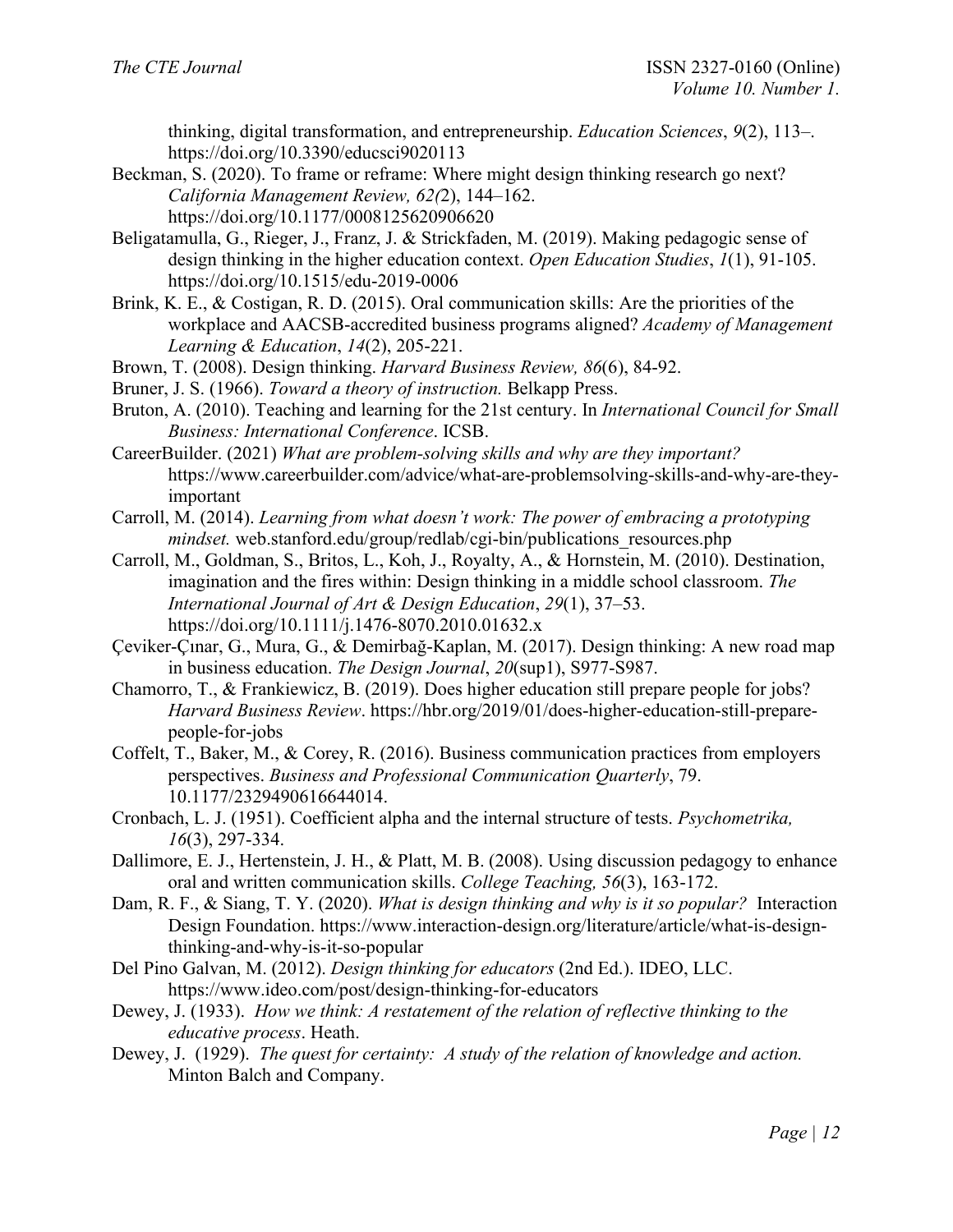- Doorley, S., Holcomb, S., Klebahn, P., Segovia, K., & Utley, J. (2018). *Design thinking bootleg.* Hasso Plattner Institute of Design at Stanford. https://dschool.stanford.edu/resources/design-thinking-bootleg
- Dunne, D., & Martin, R. (2006). Design thinking and how it will change management education: An interview and discussion. *Academy of Management Learning & Education, 5*(4), 512– 523.
- Durkin, K. (2021). Design thinking in reading workshop: Flexible strategies for sparking empathy in middle school readers in the time of COVID-19. *Voices from the Middle*, *29*(1), 42–48.
- Efeoglu A., Moller, C., Serie, M., & Boer, H. (2013). *Design thinking: Characteristics and promises.* Proceedings of 14<sup>th</sup> International CINet Conference on Business Development and Co-creation. *Continuous Innovation Network*, 241-256.
- Fosnot, C. T. (1996). *Constructivism: Theory, perspectives, and practice*. Teachers College Press.
- Gagnon, G. W., & Collay, M. (2001). *Designing for learning: Six elements in constructivist classrooms*. Corwin Press.
- Gall, M. D., Gall, J. P., & Borg, W.R. (2007). *Educational research: An introduction* (8th Ed.). Allyn and Bacon.
- Gallagher, & Thordarson, K. (2020). *Design thinking in play: An action guide for educators.* ASCD.
- Gibbons, S. (2016). *Design thinking 101*. Nielsen Norman Group (NN/g).
- Glen, R. Ssuciu, C., Baughn, C., and Anson, R. (2015). Teaching design thinking in business. *The International Journal of Management Education, 13*(2), 182–192.
- Gottlieb, M., Wagner, E., Wagner, A., & Chan, T. (2017). Applying design thinking principles to curricular development in medical education. *AEM Education and Training*, *1*(1), 21-26.
- Grant, T. (2004). Assessing and teaching competence. *Business Communication Quarterly, 67*, 412-429. doi:10.1177/1080569904270990
- Grennon-Brooks, J., & Brooks, M. G. (1999). *In search of understanding: The case for constructivist classrooms.* Association for Supervision and Curriculum Development.
- Hatcher, J.A., & Bringle, R.G. (1997). Reflections: Bridging the gap between service and learning. *Journal of College Teaching, 45*, 153-158.
- Hennessey, E., & Mueller, J. (2020). Teaching and learning design thinking: How do educators see DT fitting into the classroom? *Canadian Journal of Education*, *43*(2), 498–521.
- Henriksen, D., Richardson, C., & Mehta, R. (2017). Design thinking: A creative approach to educational problems of practice. *Thinking Skills and Creativity*, *26*, 140–153. https://doi.org/10.1016/j.tsc.2017.10.001.
- Ions, K., & Sutcliffe, N. (2020). Barriers to constructing experiential learning claims through reflective narratives: Student's experiences. *Higher Education, Skills and Work-Based Learning*, *10*(1), 126–140.<https://doi.org/10.1108/HESWBL-04-2019-0053>
- Kolb, D. (1984). *Experiential learning: Experience as the source of learning and development.* Prentice Hall.
- Krathwohl, D.R. (2002). A revision of Bloom's taxonomy: An overview. *Theory Into Practice*, 41(4), 212-218.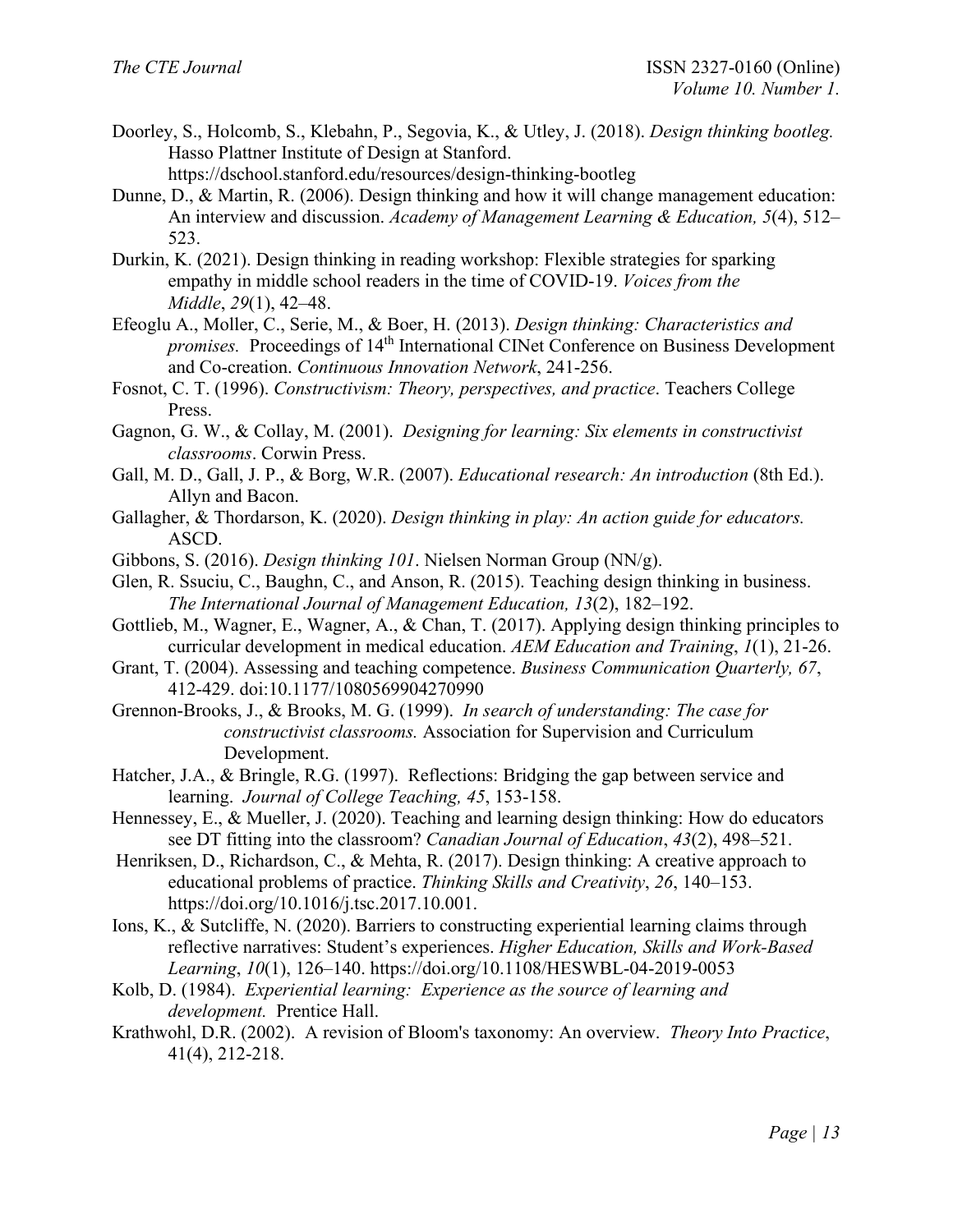Lang, R., & McNaught, K. (2013). Reflective practice in a capstone business internship subject. *Journal of International Education in Business, 6*(1), 7-21. doi: <http://dx.doi.org/10.1108/18363261311314926>

Lawson, B. (2006). *How designers think: The design process demystified*. Routledge.

- Liedtka, J. (2014). Innovative ways companies are using design thinking. *Strategy & Leadership*.
- Lin, L., Shadiev, R., Hwang, W.-Y., & Shen, S. (2020). From knowledge and skills to digital works: An application of design thinking in the information technology course. *Thinking Skills and Creativity*, *36*, 100646–. https://doi.org/10.1016/j.tsc.2020.100646
- Linton, G., & Klinton, M. (2019). University entrepreneurship education: A design thinking to learning. *Journal of Innovation and Entrepreneurship*, *8*(1), 1-11.
- Lloyd, P. (2013). Embedded creativity: Teaching design thinking via distance education. *International Journal of Technology and Design Education*, *23*(3), 749–765. <http://doi.org/10.1007/s10798-012-9214-8>
- Lor, R. (2017). *Design thinking in education: A critical review of literature.* https://www.researchgate.net/publication/324684320 Design Thinking in Education A Critical Review of Literature.
- Luka, I. (2014). Design Thinking in Pedagogy. *Journal of Education, Culture and Society*, *5*(2), 63–74.<https://doi.org/10.15503/jecs20142.63.74>
- Lynch, R. (2000). High school career and technical education for the first decade of the 21st century. *Journal of Vocational Education Research*, *25*(2), 155-198
- Martinez, M. E. (2006). *What is metacognition?* Phi Delta Kappan, 696-699.
- Matthews, J., & Wrigley, C. (2017). Design and design thinking in business and management higher education. *Journal of Learning Design*, *10*(1), 41-54.
- Maurer, T., Dimotakis, N., Hardt, G., & Corner, A. (2021). Toward better understanding developmental reflection differences for use in management development research and practice. *The Journal of Management Development*, *40*(1), 52–73. https://doi.org/10.1108/JMD-11-2020-0349
- Mentzer, N., Becker, K., & Sutton, M. (2015). Engineering design thinking: High school students' performance and knowledge. *Journal of Engineering Education*, *104*(4), 417– 432. http://doi.org/10.1002/jee.20105
- Mickahail, B. (2015). Corporate implementation of design thinking for innovation and economic growth. *Journal of Strategic Innovation and Sustainability, 10*(2), 67–.
- Mumford, C., Zoller, T., & Proforta, T. (2016). How to teach design thinking within entrepreneurship: A practical guide. In *United States Association for Small Business and Entrepreneurship. Conference Proceedings* (pp. 1–3). United States Association for Small Business and Entrepreneurship.
- Noblitt, L., Vance, D. E., & Smith, M. L. D. (2010). A comparison of case study and traditional teaching methods for improvement of oral communication and critical-thinking skills. *Journal of College Science Teaching, 39*(5), 26-32.
- OECD (2018). *Development co-operation report 2018: Joining forces to leave no one behind.* OECD Publishing. https://doi.org/10.1787/dcr-2018-en.
- Pande, M., & Bharathi, S. V. (2020). Theoretical foundations of design thinking–A constructivism learning approach to design thinking. Thinking Skills and Creativity, 36, 100637.
- Panke, S. (2019). Design thinking in education: Perspectives, opportunities and challenges. *Open Education Studies*, *1*(1), 281–306. https://doi.org/10.1515/edu-2019-0022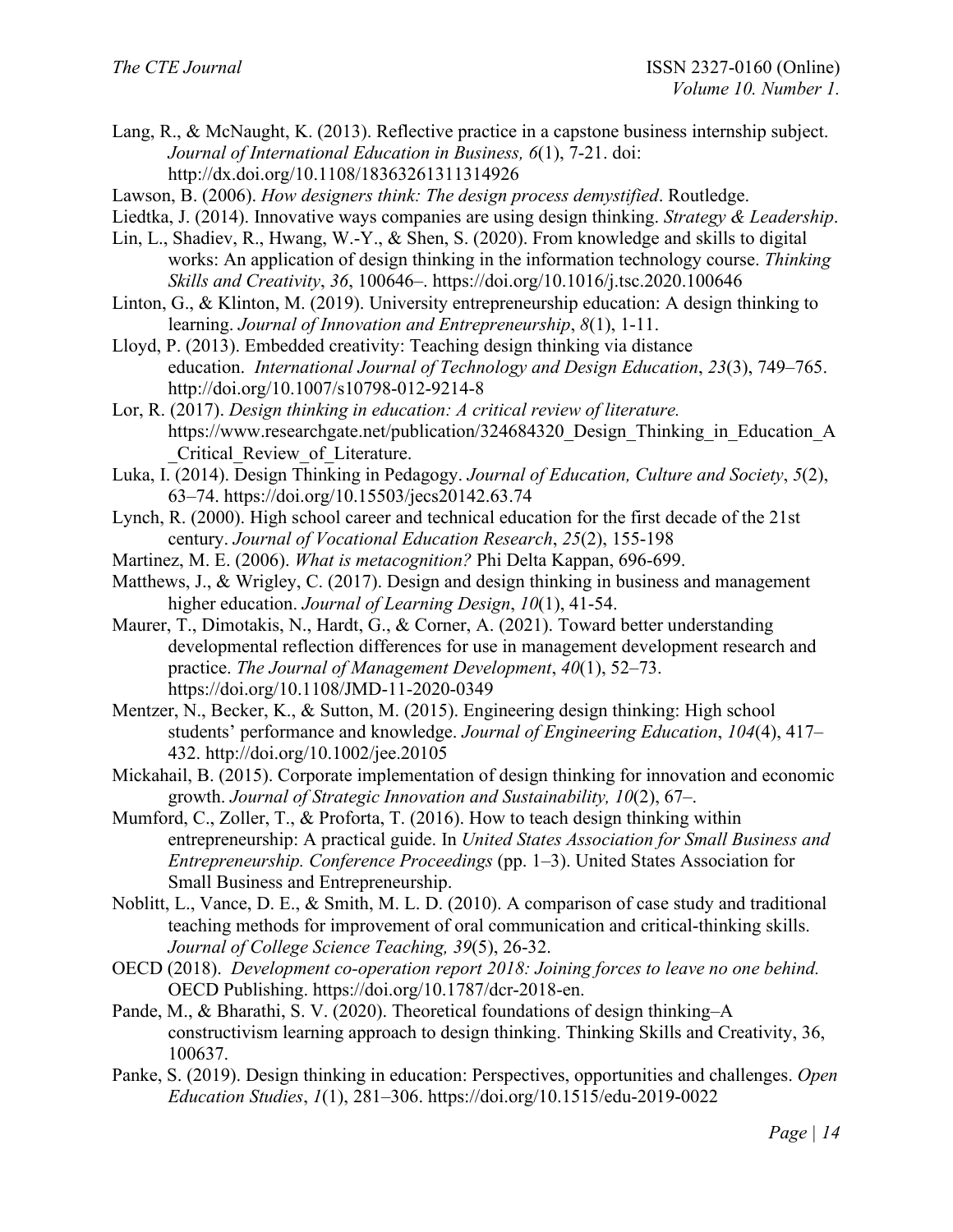- Parizi, R., Prestes, M., Marczak, S., & Conte, T. (2022). How has design thinking being used and integrated into software development activities? A systematic mapping. *Journal of Systems and Software*, 111217. https://doi.org/10.1016/j.jss.2022.111217
- Perusso, A., Blankesteijn, M., & Leal, R. (2019). The contribution of reflective learning to experiential learning in business education. *Assessment and Evaluation in Higher Education*, 1–15.<https://doi.org/10.1080/02602938.2019.1705963>

Piaget, J. (1952). *The origins of intelligence in children*. W.W. Norton & Co. https://doi.org/10.1037/11494-000

- Plattner, H., Meinel, C., & Leifer, L. (2011). *Design thinking: Understand-improve-apply*. Springer-Verlag. http://doi.org/10.1007/978-3-642-13757-0
- Rahman, M. M. (2019). 21st century skill "problem solving": Defining the concept. *Asian Journal of Interdisciplinary Research, 2(*1), 64-74. https://doi.org/10.34256/ajir1917
- Ries, E. (2011). *The lean startup: How today's entrepreneurs use continuous innovation to create radically successful businesses*. Crown Books.
- Robertson, J., Le Sueur, H., & Terblanche, N. (2021). Reflective practice during action learning in management development programmes. *Journal of European Industrial Training*, *45*(2/3), 149–165.<https://doi.org/10.1108/EJTD-04-2020-0063>
- Roslaniec, A. (2018). *Seven essential 21st century skills for secondary learners.* https://www.english.com/blog/21st-century-skills-for-secondary-learners/
- Sarooghi, H., Sunny, S., Hornsby, J., & Fernhaber, S. (2019). Design thinking and entrepreneurship education: Where are we, and what are the possibilities? *Journal of Small Business Management*, *57*, 78-93.
- Schlenker, L., & Chantelot, S. (2014). *Design in practice: Scenarios for improving management education*. International Association for the Development of the Information Society.
- Schon, D.A. (1987). *Educating the reflective practitioner: Toward a new design for teaching and learning in the professions.* Jossey-Bass, Inc.
- Skinner, B.F. (1938). *The behavior of organisms: An experimental analysis*. B.F. Skinner Foundation.
- Sohaib, O., Solanki, H., Dhaliwa, N., Hussain, W., & Asif, M. (2019). Integrating design thinking into extreme programming. *Journal of Ambient Intelligence and Humanized Computing*, *10*(6), 2485-2492.
- Stevens, B. (2005). What communication skills do employers want? Silicon Valley recruiters respond. *Journal of Employment Counseling, 42*(1), 2–9. https://doi.org/10.1002/j.2161- 1920.2005.tb00893.x
- Su, Q., & Xu, J. (2020). Improving learners' design thinking in information technology course via "4+1" iterative model. *International Journal of Information and Education Technology*. doi: 10. 757-762. 10.18178/ijiet.2020.10.10.1454.
- Tu, J-C., Liu, L.-X., & Wu, K.-Y. (2018). Study on the learning effectiveness of Stanford design thinking in integrated design education. *Sustainability (Basel, Switzerland)*, *10*(8), 2649–. <https://doi.org/10.3390/su10082649>
- Valentim, N. M. C., Silva, W., & Conte, T. (2017). *The students' perspectives on applying design thinking for the design of mobile applications.* In Proceedings of the 39th International Conference on Software Engineering: Software Engineering and Education Track (pp. 77–86). IEEE Press.
- Vygotsky, L. S. (1978). *Mind in society: The development of higher psychological processes.* Harvard University Press.